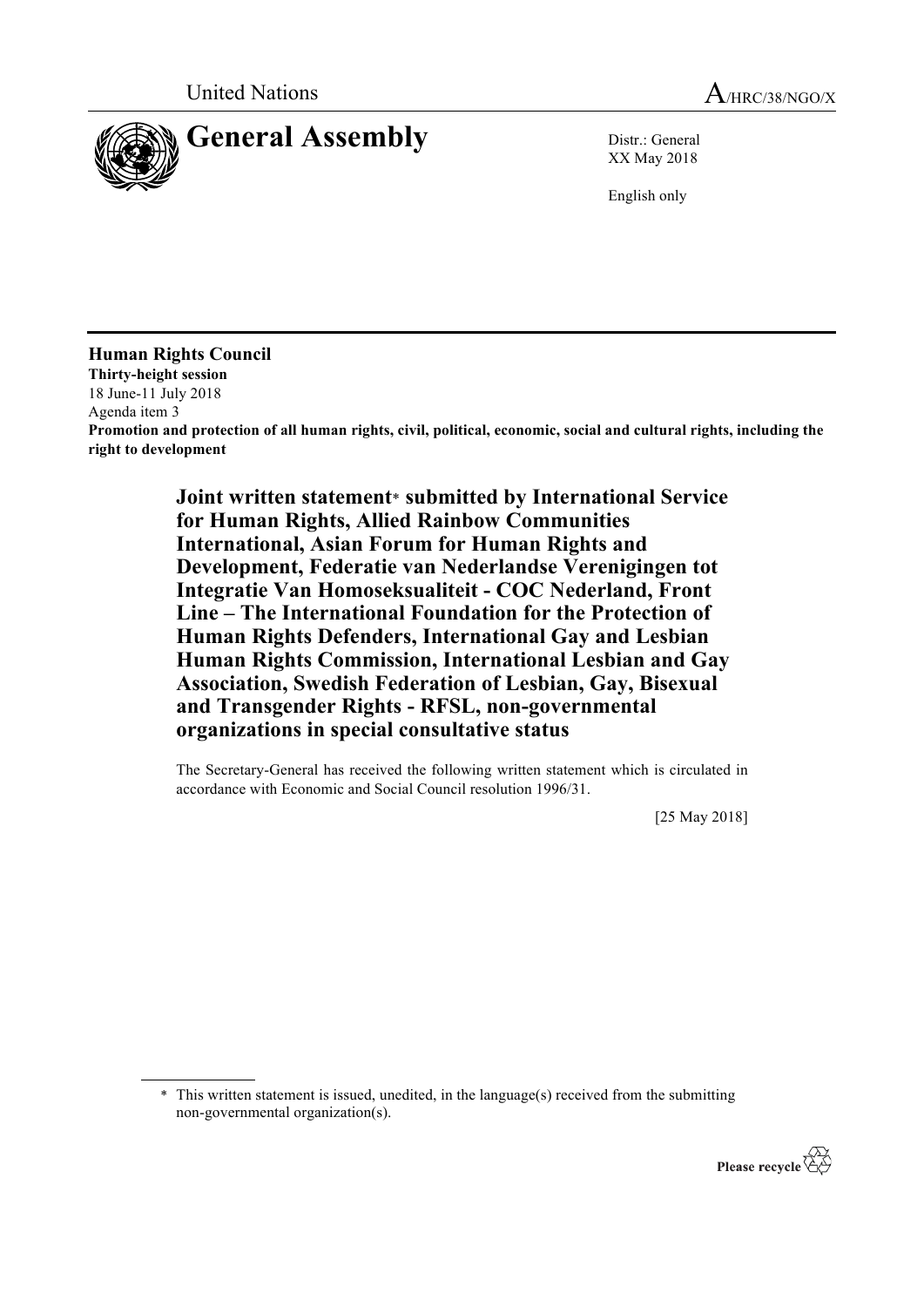# **State obligations to protect the rights of LGBTI defenders**

The International Service for Human Rights makes this submission in collaboration with organisations working to promote and protect human rights on the basis of sexual orientation, gender identity and expression, and sex characteristics (SOGIESC), including ARC International, FORUM-ASIA, COC Netherland, Front Line Defenders, GATE International, ILGA, Intersex Human Rights Australia, Outright International, Stonewall UK, Transgender Europe (TGEU) and RFSL.

This submission outlines the legal framework underpinning the rights of Lesbian, Gay, Bisexual, Transgender and Intersex (LGBTI) rights defenders (LGBTI defenders), and the State obligations that if implemented, would ensure the protection of the rights of LGBTI defenders.

# **Risks faced by LGBTI defenders**

As set out in the joint submission to the 35th session of the Human Rights Council<sup>1</sup>, LGBTI defenders have been identified as a group of defenders most at risk.<sup>2</sup> In addition to risks defenders are commonly subject to; LGBTI defenders face greater and more specific challenges than others; because of their identity and work that challenges social, religious and cultural norms, they are targeted by States, non-State actors, and members of their own community, even other defenders. LGBTI defenders suffer stigmatization, lack of recognition and support from civil society, criminalization, legal barriers to freedom of association, smear campaigns, arbitrary arrest, detention and killings.<sup>3</sup>

## **International legal framework for the protection of LGBTI defenders**

Everyone is born free and equal in dignity and in rights.<sup>4</sup> Sexual orientation and gender identity are impermissible bases for discrimination regarding the application of these rights.<sup>5</sup> I.

Everyone has the right to defend human rights and fundamental freedoms.<sup>6</sup> Further, States must respect, protect and give effect to the right of every one, 'individually and in association with others, to promote the protection and realisation of human rights [...], without discrimination on the basis of sexual orientation or gender identity'.<sup>7</sup>

Everyone has the right, individually and in association with others, to develop and discuss new human rights ideas and principles and to advocate their acceptance.<sup>8</sup> This takes into account the evolving nature of the

https://www.ishr.ch/sites/default/files/documents/joint\_ written\_statement\_-\_hrc\_35\_-\_international\_service\_for human rights allied rainbow communities international amnesty international human rights watch international

<sup>1</sup> Joint NGO submission to 35th session of Human Rights Council;

lesbian and gay association-3.pdf

<sup>2</sup> SR on HRD, A/HRC/28/63, 29 December 2014.

<sup>3</sup> Above n, 1.

<sup>4</sup> Article 1, Universal Declaration of Human Rights.

<sup>5</sup> Article 2 of the Universal Declaration; Article 2 of the ICCPR; Article 2(2) of the International Covenant on Economic, Social and Cultural Rights (ICESCR); CRC, Article 2; CEDAW, Article 2(f); CRPD, Article 5(2); Principle 2, Yogyakarta Principles.

<sup>6</sup> United Nations Declaration on the Right and Responsibility of Individuals, Groups and Organs of Society to Promote and Protect Universally Recognized Human Rights and Fundamental Freedoms (Declaration on human rights defenders)

<sup>7</sup> Principle 27, Yogyakarta Principles on the Application of International Human Rights Law in relation to Sexual Orientation and Gender Identity (Yogyakarta Principles).

<sup>8</sup> Article 7, Declaration on human rights defenders. This right can be considered an elaboration of the right to freedom of expression, the right to freedom of assembly and the right to freedom of association which are contained in the Universal Declaration of Human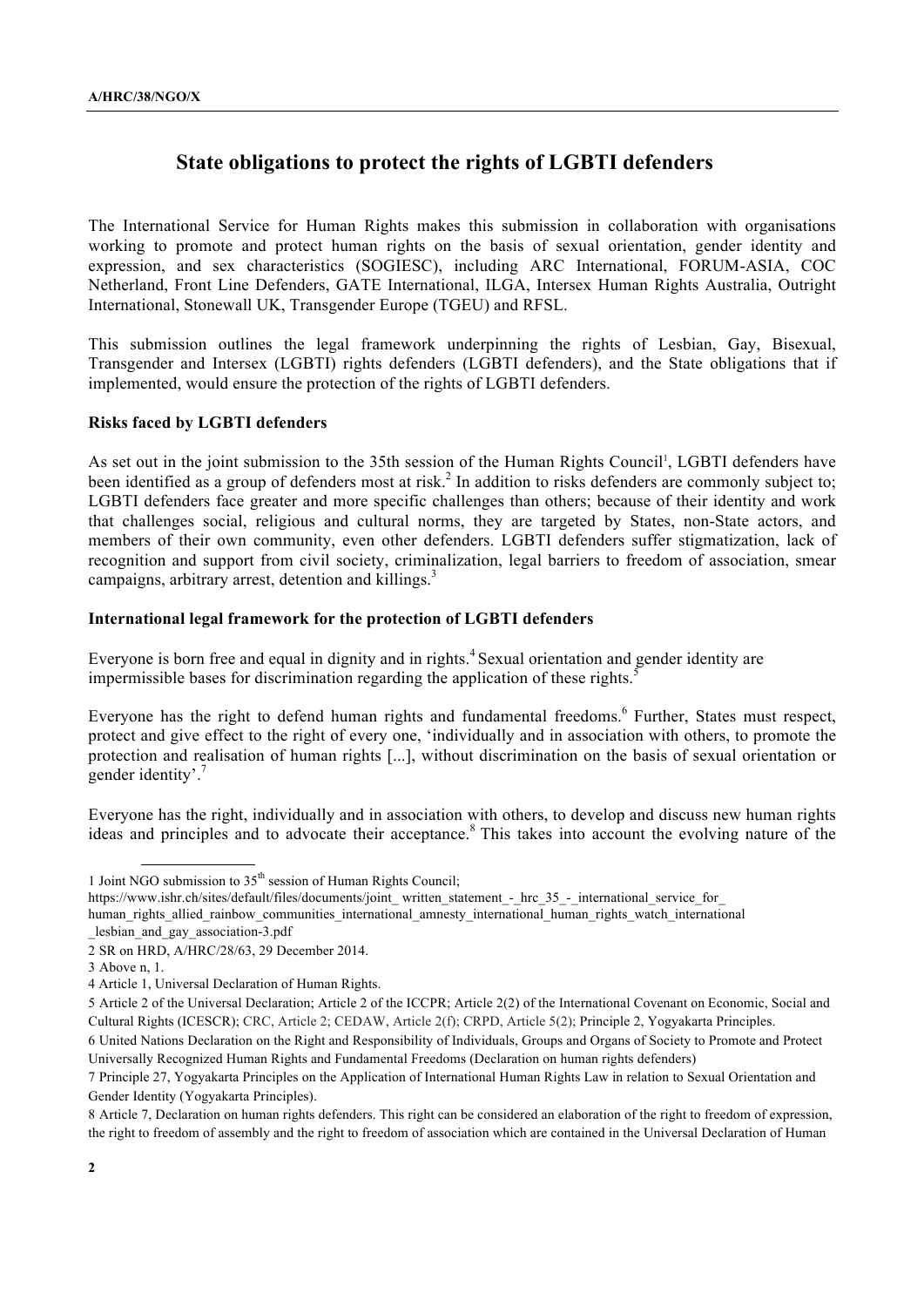development and strengthening of human rights norms, and allows for LGBTI defenders to advocate on areas such as legal gender recognition, non-consensual surgeries & procedures, and gender inclusive laws and policies.

#### **State obligations required for the protection of LGBTI rights defenders**

The State obligations detailed below are set out in the Yogyakarta Principles (YPs) and the YPs plus 10.

#### *The Right to Information*

States must take legislative, administrative and other measures to ensure all persons have access to information about civil, political, economic, social and cultural rights, including how these rights apply in relation to SOGIESC.<sup>9</sup> States must make available international and regional instruments, national laws and regulations and all other information necessary to enable the exercise of any human rights or fundamental freedoms. $10$ 

#### *The right to participate in public life*

States should develop and implement affirmative action programmes to promote public and political participation for persons marginalised on the basis of SOGIESC.<sup>11</sup>

#### *The right to promote human rights*

States should enact a law including to establish, designate or maintain an adequately resourced mechanism, for the protection of LGBTI rights defenders.<sup>12</sup> States should ensure the participation of individuals and organisations working on human rights issues related to SOGIESC in public and political decision-making processes that affect them  $^{13}$ 

*The Right to State Protection from violence, discrimination and other harm by government officials or any individual/group*

States must:

- Exercise due diligence to prevent, investigate, prosecute, punish and provide remedies for discrimination, violence and other harm on the basis of SOGIESC, whether committed by State or non-State actors.<sup>14</sup>
- Take appropriate measures to eradicate all forms of violence, discrimination and other harm, including advocacy of hatred that constitutes incitement to violations on grounds of SOGIESC.15

Rights, the International Covenant on Civil and Political Rights (ICCPR) and other international legal instruments, see: http://www.ohchr.org/Documents/Issues/Defenders/CommentarytoDeclarationondefendersJuly2011.pdf (p. 83f.)

<sup>9</sup> UN Declaration on Human Rights Defenders, Article 14(1); YP+10, Additional State obligations relating to Principle 19, G.

<sup>10</sup> UN Declaration on Human Rights Defenders, Article 14(2); YP+10, Additional State obligations relating to Principle 19, H.

<sup>11</sup> UN Special Rapporteur on the rights to freedom of assembly and of association, *Threats against Groups Most at Risk When Exercising Assembly and Association Rights*, para 73(c), A/HRC/26/29; YP+10, Additional State obligations relating to Principle 25, E.

<sup>12</sup> UN Declaration on Human Rights Defenders, Article 14(3); UN Human Rights Council resolution

A/HRC/RES/13/13, para 5; YP+10, Additional State obligations relating to Principle 27, F.

<sup>13</sup> UN Declaration on Human Rights Defenders, Article 8; YP+10, Additional State obligations relating to Principle 27 G.

<sup>14</sup> Zarizana Abdul Aziz and Janine Moussa, Due Diligence Framework,

http://www.duediligenceproject.org/ewExternalFiles/Due%20Diligence%20Framework%20Report%20final.pdf; See Committee Against Torture, General Comment no.2, CAT/C/GC/2, para.18; CEDAW General Comment 19: UN Commission on Human Rights resolution on violence against women; YP+10, Principle 30, A.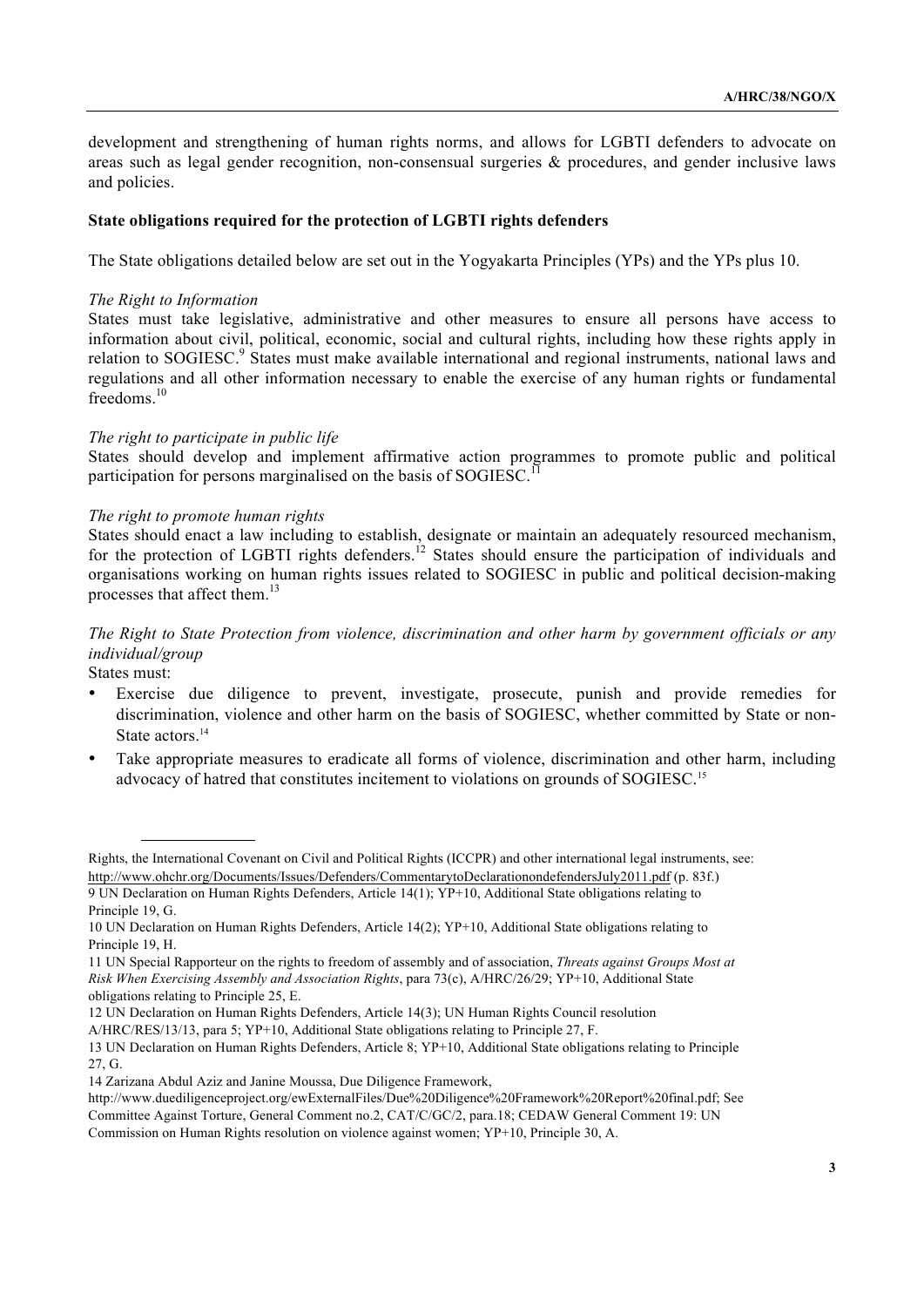- Compile statistics and research on the extent, causes and effects of violence, discrimination and other harm and on the effectiveness of measures to prevent, prosecute and provide reparation for such harm on the basis of SOGIESC.16
- Develop, implement and support education programmes to promote human rights and to eliminate prejudices on grounds of SOGIESC.17
- Ensure sensitivity training of judicial and law enforcement officers and other officials on issues relating to SOGIESC.<sup>18</sup>
- Ensure that laws against rape, sexual assault, and sexual harassment protect all persons regardless of SOGIESC.19
- Ensure that human rights violations are vigorously investigated and, those responsible are prosecuted and, if convicted, punished.<sup>20</sup>
- Ensure access to effective complaints procedures and remedies, including reparation, for victims of violence, discrimination and other harm on grounds of SOGIESC.<sup>21</sup>

# *The right to freedom from criminalization and sanction on the basis of SOGIESC* States must:

- Ensure that legal provisions– including customary, religious and indigenous laws– do not criminalize SOGIE, or establish any form of sanction relating to them.<sup>22</sup>
- Repeal existing legislation and refrain from applying new laws that criminalize on the basis of SOGIESC.<sup>23</sup>
- Ensure training for the judiciary, law enforcement officers and healthcare providers in relation to their human rights obligations regarding SOGIESC.<sup>24</sup>
- Ensure that law enforcement officers and other individuals and groups are held accountable for any act of violence, intimidation or abuse based on the criminalisation of sexual orientation, gender identity, gender expression and sex characteristics.25
- Ensure effective access to legal support systems, justice and remedies for those who are affected by criminalisation and penalisation on grounds of SOGIESC.26

<sup>15</sup> See Committee Against Torture, General Comment no.2, CAT/C/GC/2, para.18; CEDAW General Comment 19: UN Commission on Human Rights resolution on violence against women; YP+10, Principle 30, B.

<sup>16</sup> See Committee Against Torture, General Comment no.2, CAT/C/GC/2, para.18; CEDAW General Comment 19: UN Commission on Human Rights resolution on violence against women; YP+10, Principle 30, C.

<sup>17</sup> CRC General Comment No. 20; CRC General Comment No. 4, para 26 and 28; YP+10, Principle 30, E.

<sup>18</sup> CESCR Concluding observations on the former Yugoslav Republic of Macedonia (E/C.12/MKD/CO/2-4), 2016,

para.26; CAT Concluding Observations on Uruguay (CAT/C/URY/CO/3), 2014, para.21(c); Report of the UN

Special Rapporteur on extreme poverty, A/HRC/23/36/Add.2; YP+10, Principle 30, F.

<sup>19</sup> CEDAW Concluding observations on Myanmar (2016), CEDAW/C/MMR/CO/4-5; CEDAW Concluding observation on Portugal (2015), CEDAW/C/PRT/CO/8-9; YP+10, Principle 30, H.

<sup>20</sup> See Committee Against Torture, General Comment no.2, CAT/C/GC/2, para.18; CEDAW General Comment 19: UN Commission on Human Rights resolution on violence against women; YP+10, Principle 30, I.

<sup>21</sup> See Committee Against Torture, General Comment no.2, CAT/C/GC/2, para.18; CEDAW General Comment 19:

UN Commission on Human Rights resolution on violence against women; YP+10, Principle 30, J.

<sup>22</sup> Toonen v. Australia, Human Rights Committee Communication No. 488/1992 (CCPR/C/50/D/488/1992), 1994; YP+10, Principle 33, A.

<sup>23</sup> CCPR/C/PHL/CO/4; U.N. Doc. A/56/38; YP+10, Principle 33, B, C.

<sup>24</sup> CCPR/C/PHL/CO/4; YP+10, Principle 33, E.

<sup>25</sup> CCPR/C/PHL/CO/4; YP+10, Principle 33, F.

<sup>26</sup> Universal Declaration on Human Rights, art.7; International Covenant on Civil and Political Rights, arts. 26 and 2(3a); Human Rights Committee, General Comment No. 20, 1992; Committee against Torture, General Comment No. 2 (CAT/C/GC/2), 2008; YP+10, Principle 33, G.